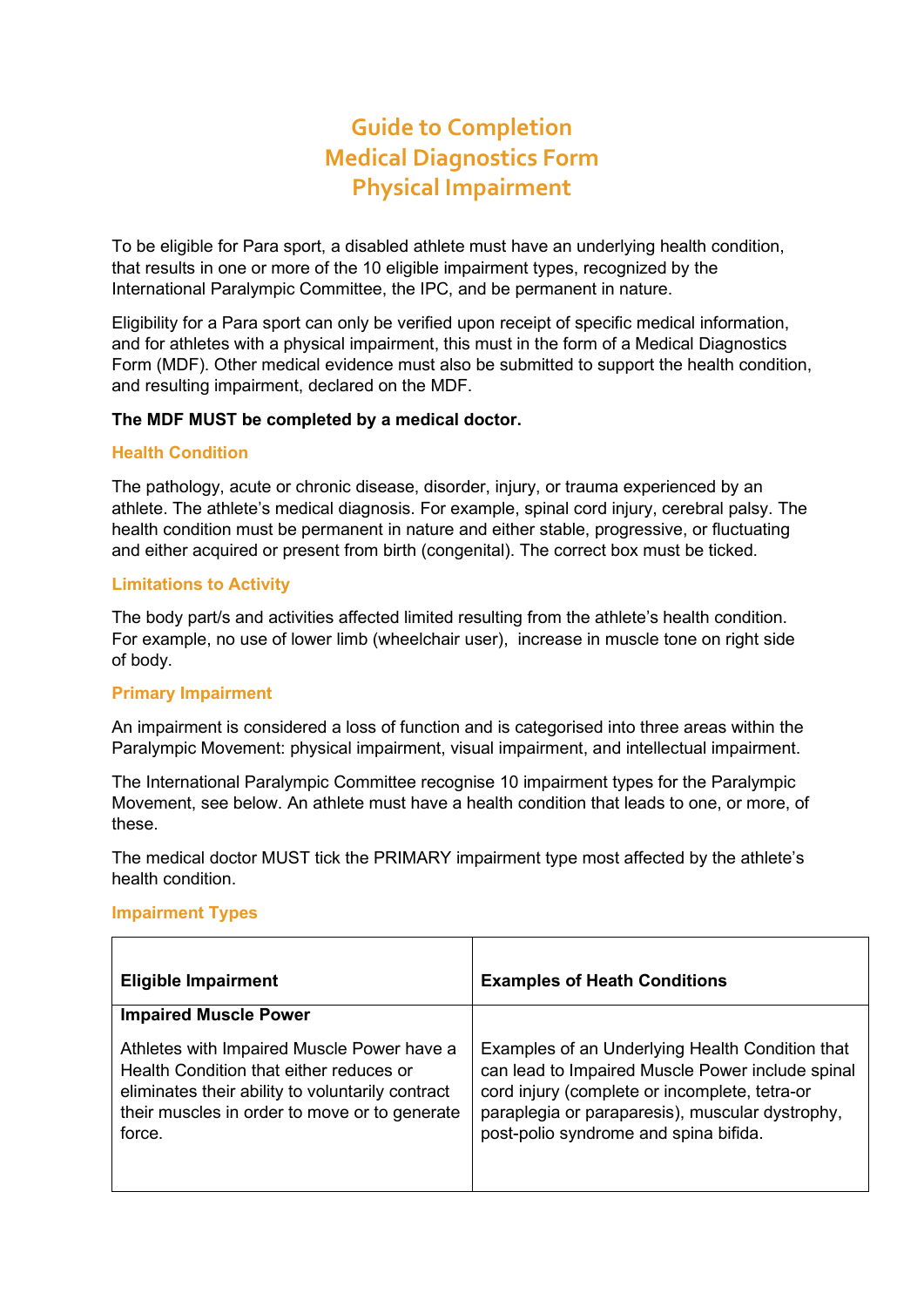| <b>Limb Deficiency</b>                                                                                                                                            |                                                                                                                                                                                                                                 |
|-------------------------------------------------------------------------------------------------------------------------------------------------------------------|---------------------------------------------------------------------------------------------------------------------------------------------------------------------------------------------------------------------------------|
| Athletes with Limb Deficiency have total or<br>partial absence of bones or joints as a<br>consequence of trauma.                                                  | Examples of an Underlying Health Condition that<br>can lead to Limb Deficiency include traumatic<br>amputation, illness (for example amputation due<br>to bone cancer) or congenital limb deficiency (for<br>example dysmelia). |
| <b>Leg Length Difference</b>                                                                                                                                      |                                                                                                                                                                                                                                 |
| Athletes with Leg Length Difference have a<br>difference in the length of their legs.                                                                             | Examples of an Underlying Health Condition that<br>can lead to Leg Length Difference include:<br>dysmelia and congenital or traumatic disturbance<br>of limb growth.                                                            |
| <b>Short Stature</b>                                                                                                                                              |                                                                                                                                                                                                                                 |
| Athletes with Short Stature will have a<br>reduced length in the bones of the upper<br>limbs, lower limbs and/or trunk.                                           | Examples of an Underlying Health Condition that<br>can lead to Short Stature include achondroplasia,<br>growth hormone dysfunction, and osteogenesis<br>imperfecta.                                                             |
| Hypertonia                                                                                                                                                        |                                                                                                                                                                                                                                 |
| Athletes with hypertonia have an increase in<br>muscle tension and a reduced ability of a<br>muscle to stretch caused by damage to the<br>central nervous system. | Examples of an Underlying Health Condition that<br>can lead to Hypertonia include cerebral palsy,<br>traumatic brain injury and stroke.                                                                                         |
| <b>Ataxia</b>                                                                                                                                                     |                                                                                                                                                                                                                                 |
| Athletes with Ataxia have uncoordinated<br>movements caused by damage to the central<br>nervous system.                                                           | Examples of an Underlying Health Condition that<br>can lead to Ataxia include cerebral palsy,<br>traumatic brain injury, stroke, and multiple<br>sclerosis.                                                                     |
| <b>Athetosis</b>                                                                                                                                                  |                                                                                                                                                                                                                                 |
| Athletes with Athetosis have continual slow<br>involuntary movements.                                                                                             | Examples of an Underlying Health Condition that<br>can lead to Athetosis include cerebral palsy,<br>traumatic brain injury and stroke.                                                                                          |
| <b>Impaired Passive Range of Movement</b>                                                                                                                         |                                                                                                                                                                                                                                 |
| Athletes with Impaired Passive Range of<br>Movement have a restriction or a lack of<br>passive movement in one or more joints.                                    | Examples of an Underlying Health Condition that<br>can lead to Impaired Passive Range of Movement<br>include arthrogryposis and contracture resulting<br>from chronic joint immobilisation or trauma<br>affecting a joint.      |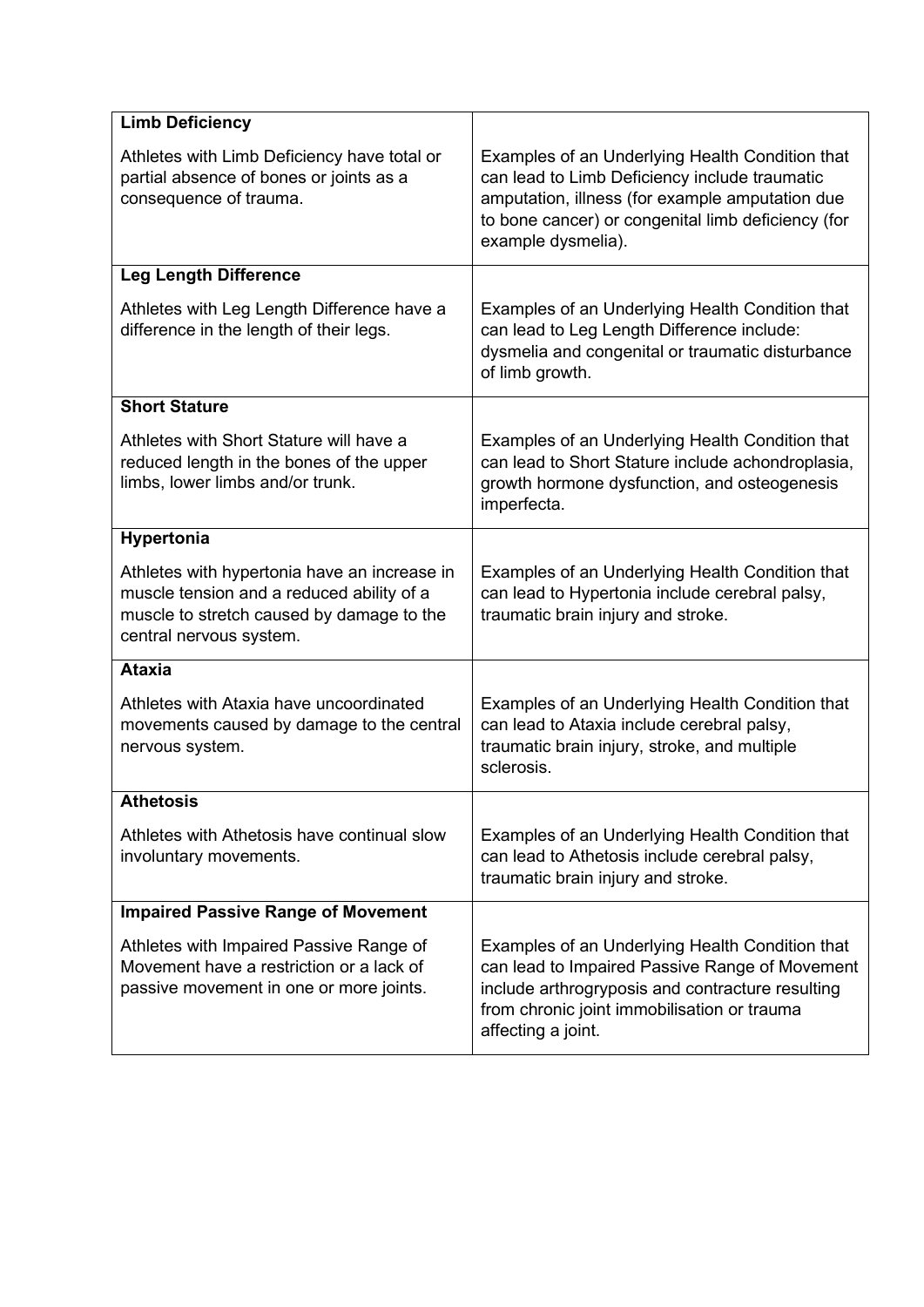## **Non Eligible Impairments**

Examples of non-eligible Impairment include, but not limited to the following:

- Pain,
- Hearing impairment,
- Low muscle tone.
- Hypermobile joints,
- Joint instability, such as recurrent dislocation,
- Impaired muscle endurance,
- Impaired motor reflex functions,
- Impaired cardiovascular functions,
- Impaired respiratory function
- Impaired metabolic functions
- Tics, mannerisms, stereotypes, motor perseveration

## **Non Eligible Health Conditions**

Examples include, but not necessarily limited to:

Health Conditions that primarily cause pain; primarily cause fatigue; primarily cause joint hypermobility or hypotonia; or are primarily psychological or psychosomatic in nature do not lead to an Eligible Impairment.

Examples of Health Conditions that primarily cause pain include myofascial *pain*-dysfunction syndrome, fibromyalgia, or complex regional pain syndrome.

An example of a Health Condition that primarily causes fatigue is chronic fatigue syndrome.

An example of a Health Condition that primarily causes hypermobility or hypotonia is Ehlers-Danlos syndrome.

Examples of Health Conditions that are primarily psychological or psychosomatic in nature include conversion disorders or post-traumatic stress disorder.

## **Diagnostic Evidence**

Supporting medical evidence must be submitted with the MDF.

Examples of such evidence for physical impairment type could include:

#### **Loss of muscle power:**

- ASIA scale for athletes with a spinal cord injury
- Manual muscle power test of affected muscles (Daniels and Worthingham or Oxford scale)

#### **Loss of passive range of movement:**

• Range of movement score for affected joints ( Norkin or Clarkson)

## **Spasticity:**

• Modified Ashworth Scale or ASAS